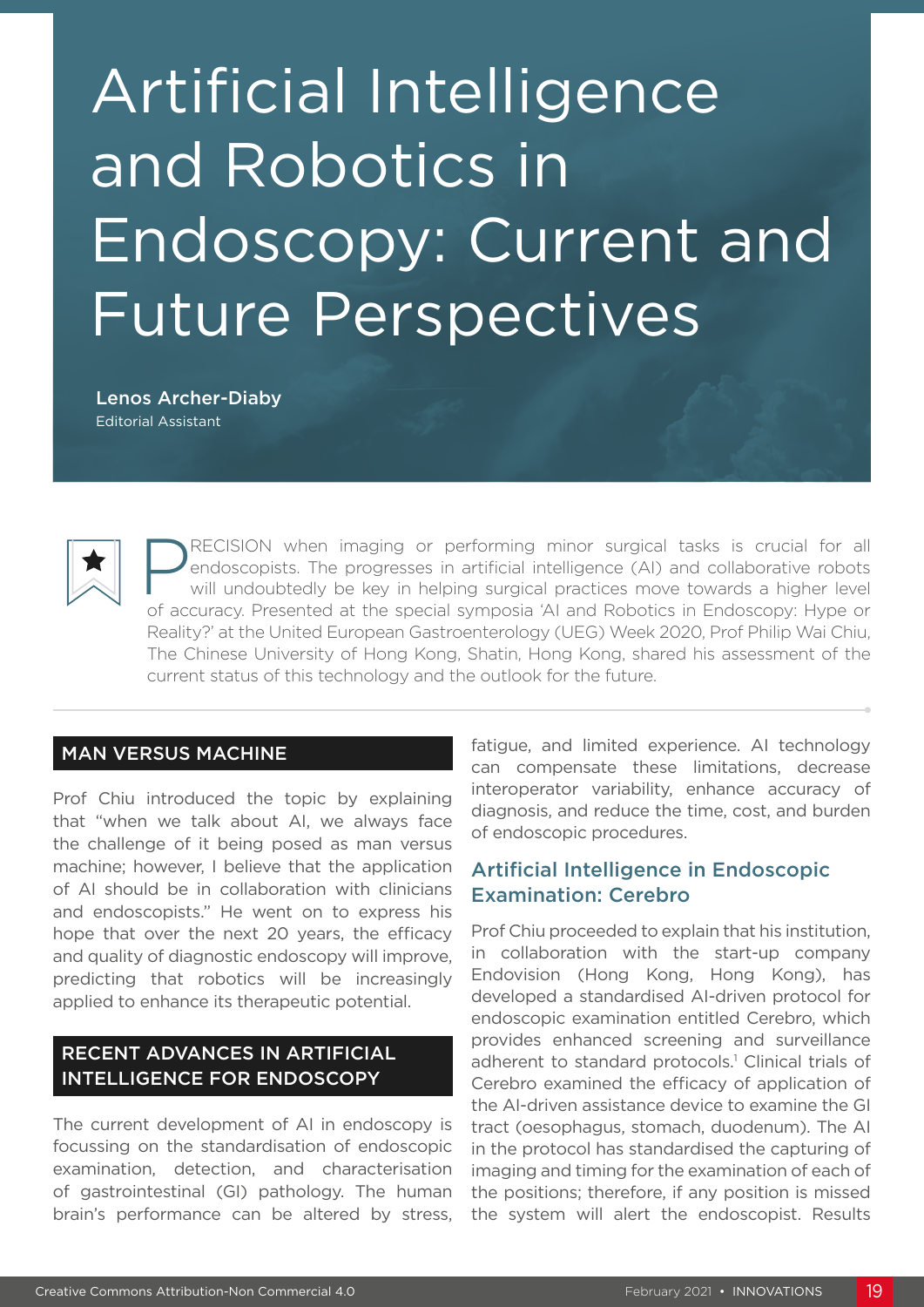

*"I believe that the application of AI should be in collaboration with clinicians and endoscopists"*

from 100 patients have shown a 95% accuracy with high sensitivity (95%) and specificity (95%), and 100 more patients are in the study pipeline. The AI of Cerebro can be regarded as an inspection completeness and quality control tool that ensures an endoscopic procedure is performed with the highest quality, and provides an example of the collaboration AI could offer.

#### Artificial Intelligence in Endoscopic Detection: ENDOANGEL

Another AI protocol being applied clinically is the ENDOANGEL system (Wuhan, China) for the detection of GI pathology. The ENDOANGEL system utilises deep neural networks and perceptual hashing. In a recent study, patients aged 18–75 years (N=704) were assigned 1:1 to either the ENDOANGEL system (n=355) or unassisted colonoscopy (control; n=349). The results showed that the primary endpoint of adenoma detection rate was significantly greater in the ENDOANGEL group compared with the control group: 16% of 355 patients allocated ENDOANGEL-assisted colonoscopy had ≥1 adenoma detected compared with 8% in the 349 patients assigned to the control colonoscopy group (odds ratio: 2.30; 95% confidence interval: 1.40–3.77; p=0.0010).2

## Artificial Intelligence in Endoscopic Characterisation: EndoBRAIN

The recently approved AI-assisted system EndoBRAIN has been shown to significantly improve the specificity and sensitivity in GI neoplasia diagnosis. In a Japanese multicentre study between 2017 and 2018, the EndoBRAIN system was trained using 69,142 endocytoscopic images, taken at 520x magnification, from patients with colorectal polyps who underwent endoscopy at five academic centres in Japan.<sup>3</sup> Retrospective, comparative analysis of the diagnostic performance of EndoBRAIN versus 30 endoscopists (20 trainees and 10 experts), in the ability to distinguish neoplasmatic from nonneoplasmatic tumours, highlighted that across all the results (sensitivity, specificity, accuracy, positive predictive value, and negative predictive value), EndoBRAIN had a much better diagnostic accuracy (96.9%, 94.3%, 96.0%, 96.9%, and 94.3%, respectively) compared with the trainees.<sup>3</sup> However, compared with the experts, only the sensitivity and negative predictive value of EndoBRAIN were significantly higher and all other values were comparable.

When questioned on how this technology could be used clinically, Prof Chiu responded that it is important to maintain collaboration between machine and humans. He believes that within their training period, trainees would still require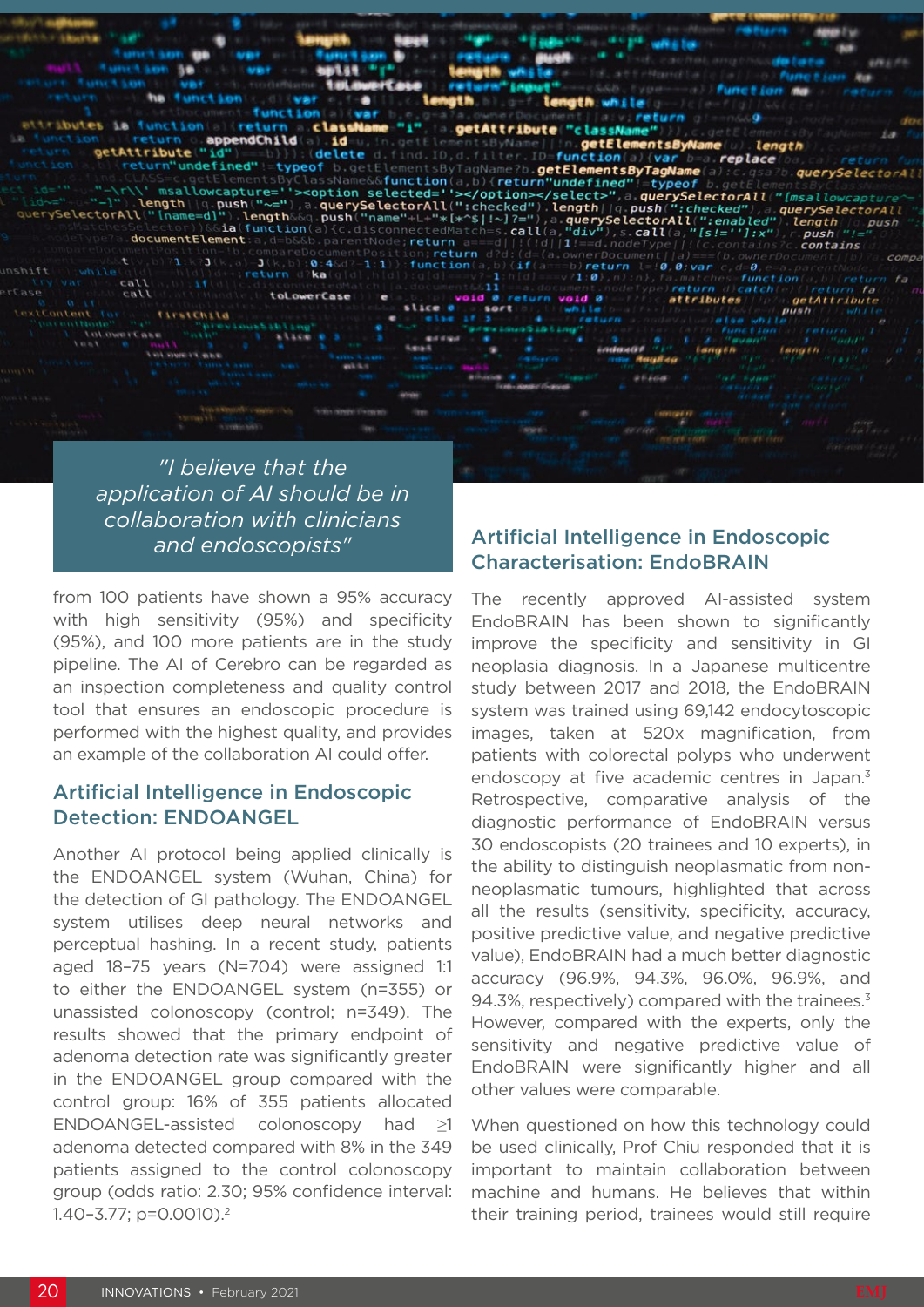

and guidance and enable the trainees to achieve a high diagnostic yield. This technology has now been authorised for clinical use by the Japanese regulatory agency and in a collaborative manner is assisting doctors in detecting lesions in the clinical setting.

Prof Chiu emphasised: "With this increasing application of AI detection and characterisation, I believe that there is a much higher demand for therapeutic endoscopy."

#### RECENT ADVANCES IN ROBOTICS FOR ENDOSCOPY

The last 40 years have shown an increasing development in therapeutic endoscopy, including endoscopic mucosal resection (EMR), endoscopic submucosal dissection (ESD), natural orifice transluminal endoscopic surgery (NOTES),

*"In the future, I believe that the robotic technology will be combining with AI to increase the detection of early GI neoplasia"*

a mentor but that the AI system could provide and peroral endoscopic myotomy (POEM). telementoring for continuation of observation Similar to robotic-assisted surgery, robotics

> in endoscopy are being developed to enhance the interventional capabilities of endoscopists. Currently, robotics are capable of/assisting in polypectomy, mucosectomy, and ESD, with the latter technique being the most suitable to become the gold standard for endoscopic robotics.4

### Robotics and Endoscopic Mucosal Resection: EndoMaster

The performance of ESD for early GI cancers allows for local, curative-intent treatment; organ preservation, including preserved organ function, fewer postgastrectomy syndromes, and improved quality of life; as well as better postoperative outcomes, such as decreased hospital stay and early return of GI function. However, the performance of ESD is particularly challenging because of the design and use of the endoscopic knife attached to the